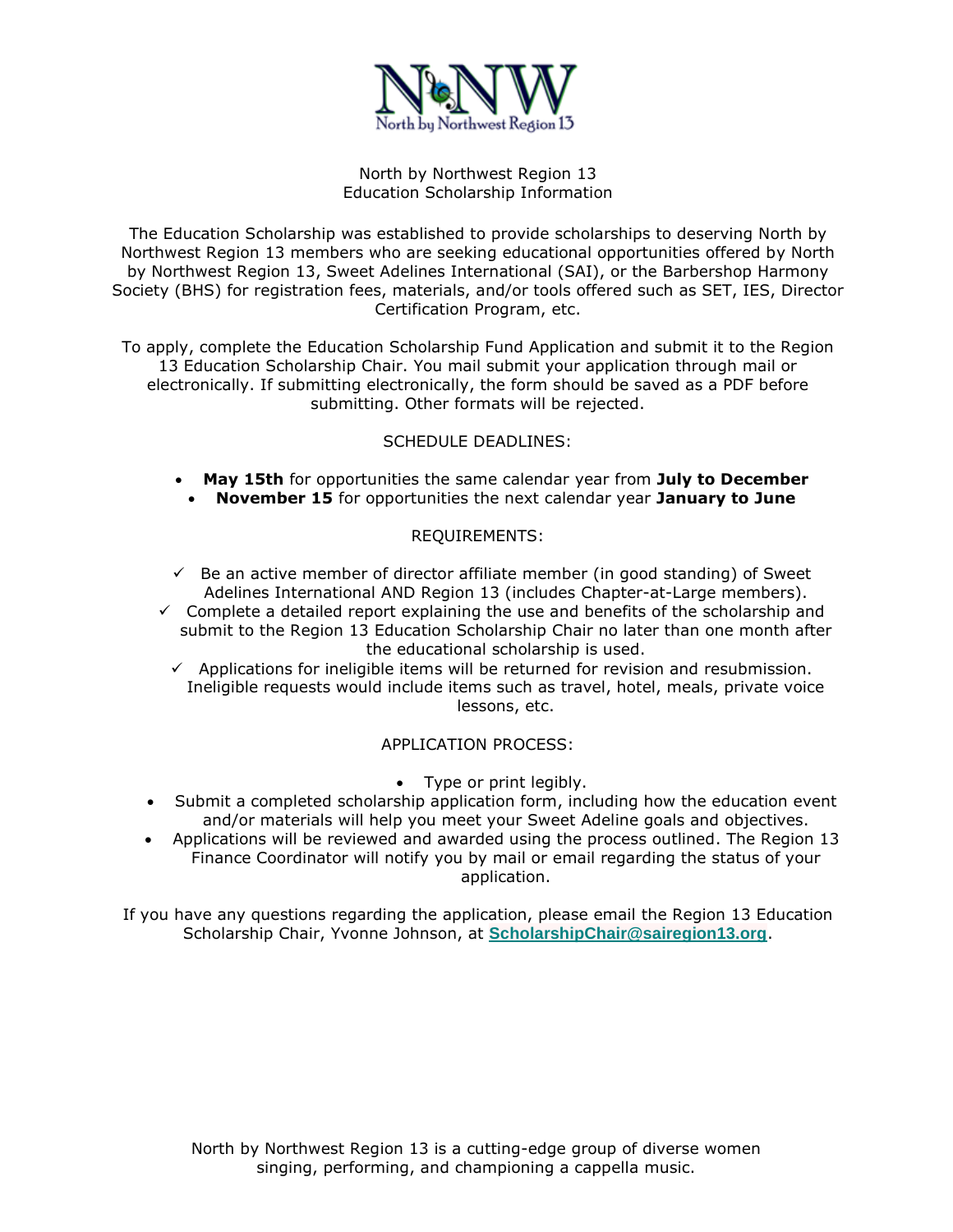

## SCHOLARSHIP REVIEW PROCESS:

Applications will be reviewed using the following criteria: • Activity in chorus and/or region

- Alignment of personal goals with regional goals
	- Clarity of goals
	- Dissemination plan for learning
	- Enthusiasm and passion for request
	- Years in Sweet Adelines International
		- Demonstration of need

The Education Scholarship Chair will review all applications to confirm the application is complete and applicant has followed the proper application process.

The Education Scholarship Chair will forward all compliant applications to the Region 13 Education Coordinator without the name of the applicants.

The Region 13 Education Coordinator will review the applications and submit final recommendations to the Region 13 Finance Coordinator.

The Region 13 Finance Coordinator will review the financial awards and confirm or make recommendations of changes based on amount of funds budgeted for scholarships for the year. If changes, the applications will be returned to the Region 13 Education Coordinator for review.

The Education Scholarship Chair will notify recipient(s) on behalf of the Regional Management Team and coordinate payment with the Region 13 Finance Coordinator.

#### SUBMITTING APPLICATION:

You may complete the following application and mail three (3) copies to the Education Scholarship Chair:

> Yvonne Johnson Region 13 Education Scholarship Chair 6351 Canyon Ferry Road Helena, MT 59602

OR you may submit you application electronically via email. If you plan to submit application electronically, download and complete the form on your computer. Then, save the document as a PDF. Submit the PDF application for to the Education Scholarship Chair at the email below:

> Yvonne Johnson Region 13 Education Scholarship Chair **[ScholarshipChair@sairegion13.org](mailto:ScholarshipChair@sairegion13.org?subject=Education%20Scholarship)**

North by Northwest Region 13 is a cutting-edge group of diverse women singing, performing, and championing a cappella music.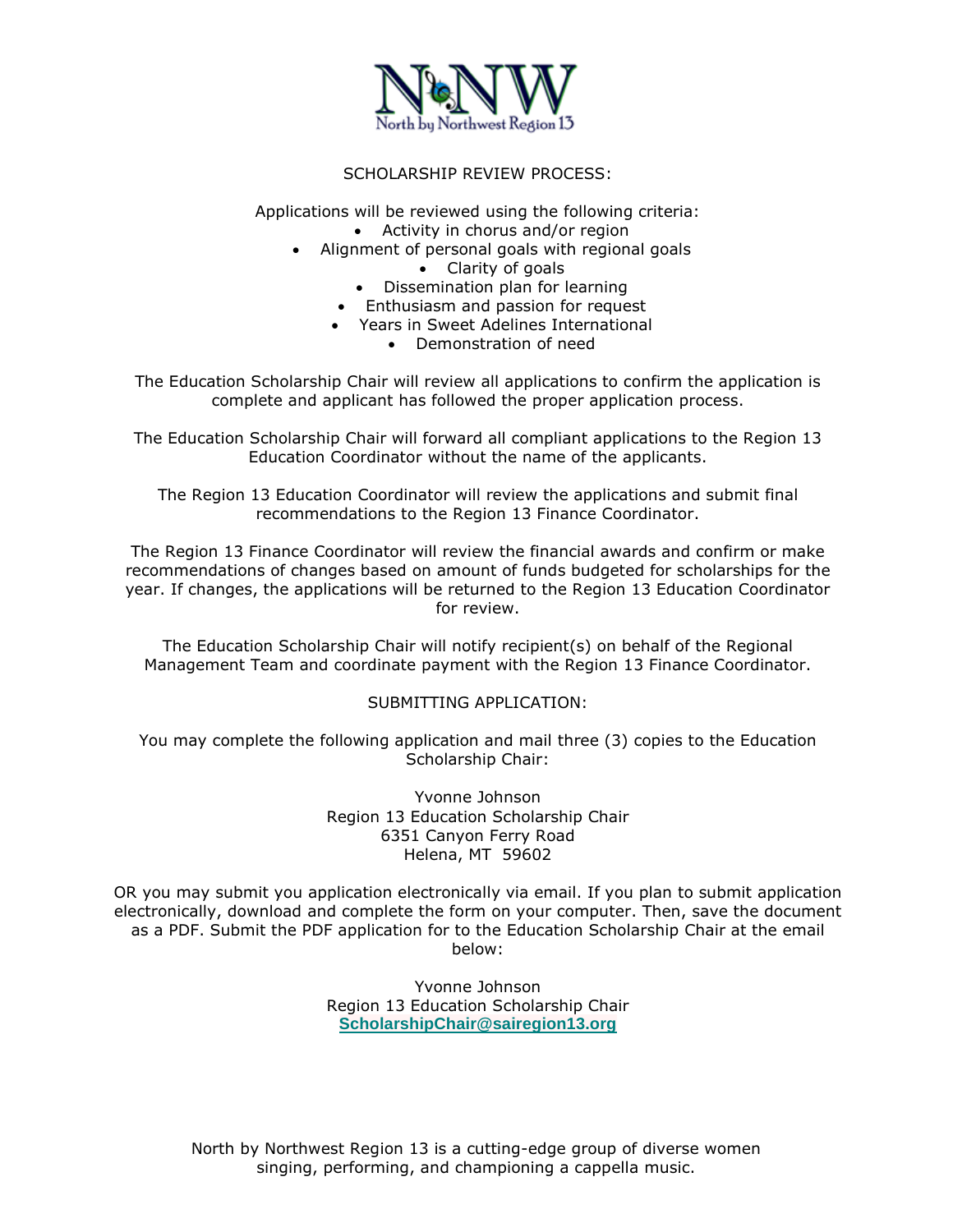

## North by Northwest Region 13 Education Scholarship Application

Please type or print your answers:

| (Attach additional pages if needed) |  |
|-------------------------------------|--|

- 1. I am requesting a scholarship for the following Region 13, SAI or BHS educational event or SAI Education materials/tools:
- 2. Outline why you are interested in pursuing the education event or materials/tools:

3. Outline your involvement/activity in your chorus, Region 13, and/or Sweet Adelines International: